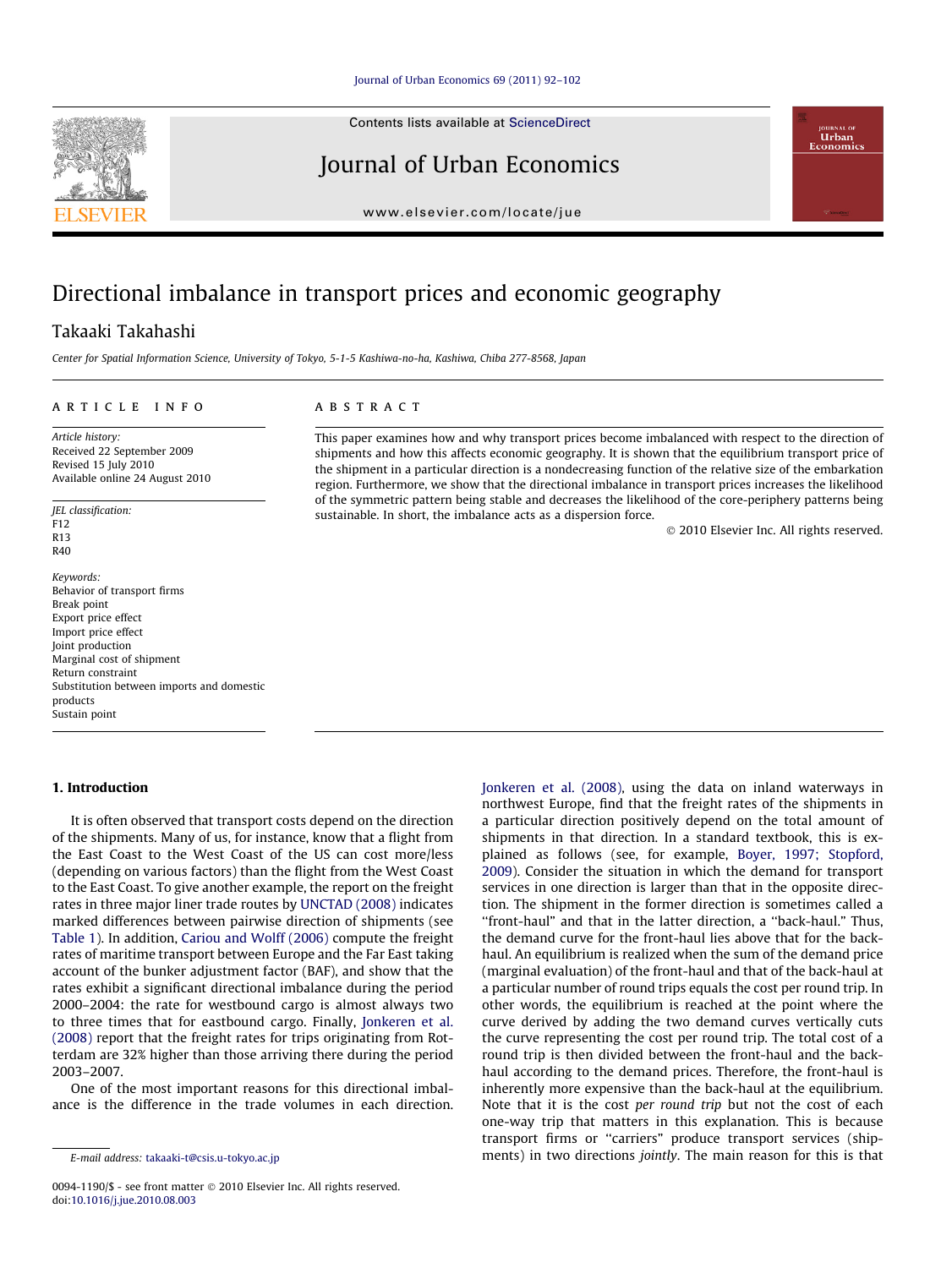|                | Transpacific |          | Europe-Asia |             | Transatlantic |            |
|----------------|--------------|----------|-------------|-------------|---------------|------------|
|                | Asia-USA     | USA-Asia | Europe-Asia | Asia-Europe | US-Europe     | Europe-USA |
| 2006           |              |          |             |             |               |            |
| First quarter  | 1836         | 815      | 793         | 1454        | 995           | 1829       |
| Second quarter | 1753         | 828      | 804         | 1408        | 1010          | 1829       |
| Third quarter  | 1715         | 839      | 806         | 1494        | 1041          | 1854       |
| Fourth quarter | 1671         | 777      | 792         | 1545        | 1066          | 1762       |
| 2007           |              |          |             |             |               |            |
| First quarter  | 1643         | 737      | 755         | 1549        | 1032          | 1692       |
| Second quarter | 1675         | 765      | 744         | 1658        | 1067          | 1653       |
| Third quarter  | 1707         | 780      | 777         | 1952        | 1115          | 1725       |
| Fourth quarter | 1707         | 794      | 905         | 2054        | 1147          | 1766       |
| 2008           |              |          |             |             |               |            |
| First quarter  | 1725         | 861      | 968         | 2021        | 1193          | 1700       |
| Second quarter | 1837         | 999      | 1061        | 1899        | 1326          | 1652       |

| -------                                                                                                         |  |  |
|-----------------------------------------------------------------------------------------------------------------|--|--|
| Freight rates (market averages) per TEU in three major liner trade routes. (\$ per TEU). Source: UNCTAD (2008). |  |  |

<span id="page-1-0"></span>Table 1

they usually face a physical constraint in that transport equipment such as cargo ships, freight cars, and cargo trucks eventually return to their home port; this constraint is referred to as a return constraint.

This intuitive explanation, though quite helpful to grasp the nature of the matter, has several limitations. For one thing, it lacks an analysis of the underlying behaviors of individual carriers. What decisions they make is not self-evident, however, because their problem involves joint production with a return constraint. More importantly, this explanation implicitly assumes that the demand for transport services in a particular direction is independent of the price of the services in the opposite direction. This is not true in reality. A change in the price of transport services in one direction affects the demand behaviors of consumers in the destination through a change in the delivered prices of goods, which in turn gives impacts on wage rates not only in the destination but also in the region of embarkation. This further changes regional incomes as well as price indices in both regions. To take into account these effects, we need to conduct a general equilibrium analysis, in which prices and quantities of transport services in each direction are determined simultaneously. Nevertheless, there have been surprisingly few attempts to discuss the determination of transport prices within a general equilibrium framework. One reason might be that researchers have long lacked a tractable general equilibrium framework that can deal with the relationship between regional trade and transport costs. However, we are now provided with a variety of so-called new economic geography models, which have been developed by a number of researchers since [Krugman \(1991\).](#page--1-0) The first purpose of this paper is, thus, to explain from the behaviors of individual carriers, the determined levels of transport prices and why and how the transport prices are directionally imbalanced, based on a general equilibrium model of new economic geography.

The study of the determination of transport prices, especially when the possibility of directional imbalance is taken into consideration, is a matter of great significance in its own right. However, there is another reason why this is important: the locations of economic activities are affected by transport prices. In particular, one would expect that the demand for transport services from a ''core," a bigger region, to a ''periphery," a smaller one, is larger than that in the opposite direction. When transport prices are determined endogenously, the price of the services in the former direction becomes more than that in the latter direction. As a result, exports from the core become more expensive than those from the periphery at the respective places of consumption, ceteris paribus. This shelters the periphery from the imports from the core and, at the same time, gives the former region a good opportunity to penetrate the market of the core. To that extent, the force driving agglomeration weakens. On the other hand, price index tends to be higher in the periphery than in the core, which reinforces it. The second purpose of this paper is, thus, to examine such effects of a directional imbalance in transport prices upon economic geography when we take into account the fact that transport prices are endogenously determined.

For these purposes, we extend a conventional model of economic geography with two regions and two sectors to incorporate a transport sector. Carriers jointly produce transport services in two directions under the return constraint mentioned earlier. Their decision-making process is formulated as a simple game à la Bertrand. Furthermore, as in the conventional models in the literature, we characterize two types of distribution patterns—a symmetric pattern (in which a mobile factor is distributed equally in the two regions) and core-periphery patterns (in which the mobile factor is concentrated in one region)—and examine how the possibility of a directional imbalance in transport prices affects the conditions for each type of distribution patterns being supported by a stable equilibrium.

The main findings are summarized as follows. First, the equilibrium transport price of the services in a particular direction is a nondecreasing step-shaped function of the relative size of the embarkation region. More specifically, as the relative size of a region gradually increases from a very low base, the price of the services from that region to the other region first rises, then stays constant, and then rises again. A corollary of this finding is that the transport price in a ''binding direction," the direction with a larger amount of shipment, is higher than that in a ''slack direction," the opposite direction. Second, if the two regions are sufficiently alike in size, the amounts of inter-regional shipments in both directions are equal. Instead, if one region is significantly larger than the other, the volumes of trade get imbalanced. Third, as we allow for directional imbalance, the likelihood of the coreperiphery patterns being sustainable decreases. Last, the directional imbalance in transport prices stabilizes the symmetric pattern. The last two results demonstrate that directional imbalance acts as a dispersion force.

For all its importance, the determination of transport costs has rarely attracted the attention of researchers in the field of new economic geography (see [Fujita et al., 1999; Fujita and Thisse, 2000,](#page--1-0) [2002; Combes et al., 2008\)](#page--1-0). Most studies assume an iceberg-type transport cost with a fixed parameter: a fixed portion of products "melts" away in the course of shipping. Further, the transport sector is usually abstracted away and the fact that transport costs are determined by the decision making of transport firms is simply disregarded. Given the above, there are several attempts that tackle the problem of endogenous determination of transport costs. First, some researchers study the impact of transport density